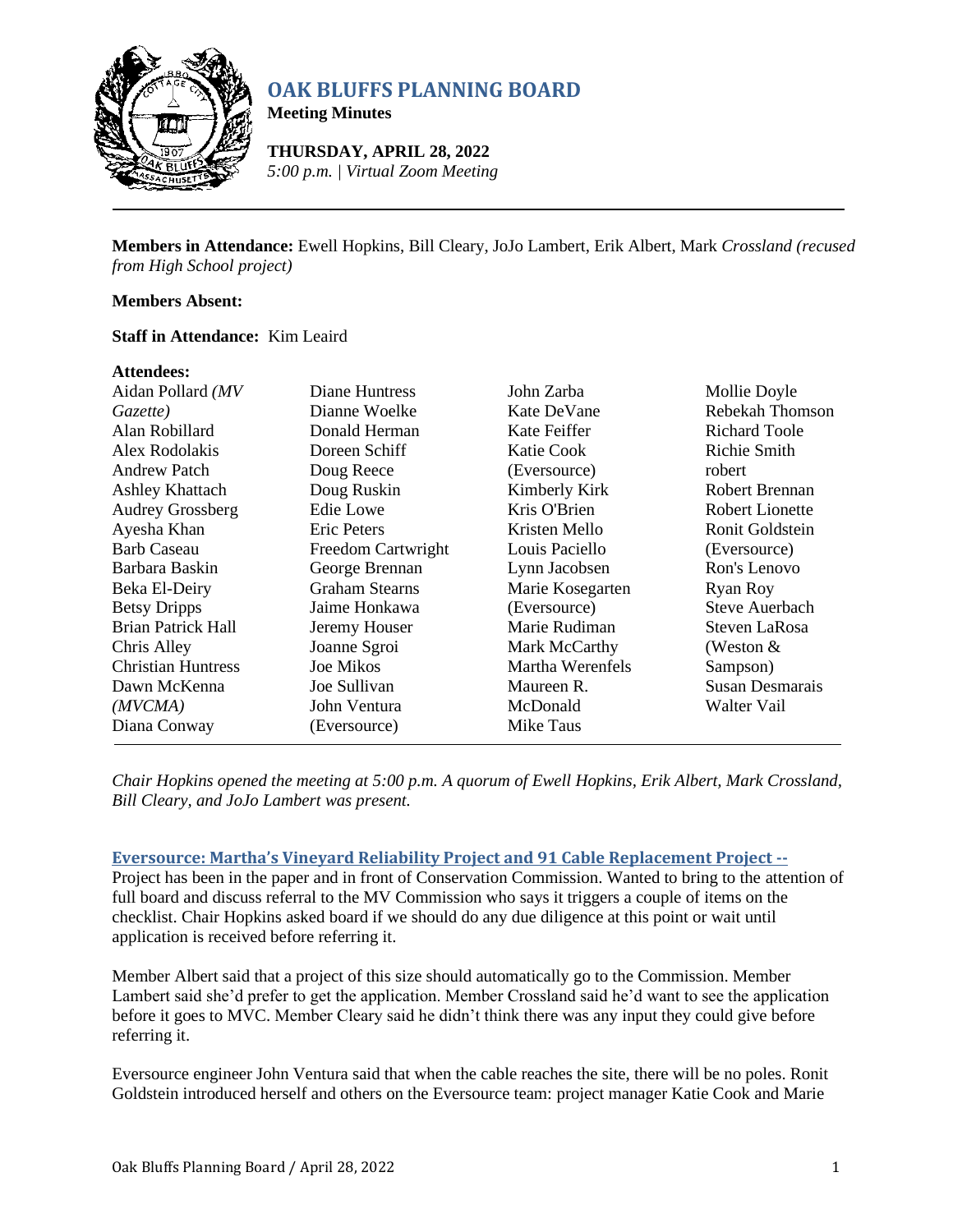Kosegarten who is heading up the siting – she said they would be filing a site plan with the planning board [soon] and then for a special permit with the ZBA.

## **Tabernacle Discussion --**

An application for site plan review was received. Board discussed process for reviewing it moving forward and potential dates. Application has been shared with other town boards and committees – wastewater is an important one. There is a significant component to number of bathrooms being proposed. Board decided it would be better to allow Wastewater to review before bringing it to the Planning Board.

Member Cleary asked if we had heard anything from the Historic Commission. We have not.

Ashley Khattach from the [MVCMA] capital improvements task force said they did go to the Historic Commission and gave them a project notification form, but that they are a national historic landmark and there's a committee that has jurisdiction over it. This project has been in the making for nearly 20 years and this is the fifth and final phase. She said the timeline is critical so they can begin construction this fall. They are scheduled to be in front of Wastewater soon. They will build the building "ready to hook up" whether they get a permit or not and plan to move forward with the project one way or the other. She said ConCom has already reviewed and given their approval and the MVC decided not to concur and hopefully that would hep speed up timeline. She said about 92% of people support the project and a small percentage have some disagreement about the specific nature of the accessory structure.

Chair Hopkins asked that they include this supplementary information. He said that if Wastewater is meeting fairly quickly, he is hopeful to include this at our first meeting in May.

## **Lagoon Ridge: Request for four (4) Foundation Permits --**

CapeBuilt request for four foundation permits. Representative Eric Peters said four of the prefab homes are waiting at the factory in Pennsylvania ready to be shipped here. They asked [Building Inspector] Matt Rossi whether there was a way to get a foundation permit because they need to finish clearing the site. The special permit pertaining to building permits is that we need to have the regulatory agreements completed.

Rob Brennan said that the regulatory agreement process with DHCD involves a marketing plan, locking in sales prices all of which is dependent on income, interest rates and typically done immediately in advance of going into construction and bringing houses to market. DHCD has been accommodating but this is a process that is not normally done until you are on verge of bringing [units] to market. Because of the way the special permit was structured, that approval by DHCD needs to come first and it's been an out of the ordinary approach for them. [CapeBuilt] has already received indications that they [will be] approving for inclusion on the SHI list -- we're at the doorstep but a lot earlier than is ordinary. This is what's fueling this request for the foundation permits*.*

Member Lambert asked did that mean the affordable units would not be built until later instead of first? Rob Brennan said they would come along with the total 17 units in Cluster C. They are faced with needing to fund the affordable housing themselves so need to get the market rate to sale as well in order to fund them. They will be sold for under \$300,000 -- the state indexes those prices.

Member Crossland asked what timeline was for getting paperwork from DHCD back. Eric Peters said he believes it would be back for select board next week.

Member Cleary said he has no issues. Working with the state can take some time. He said it appears everything is moving forward in the proper process.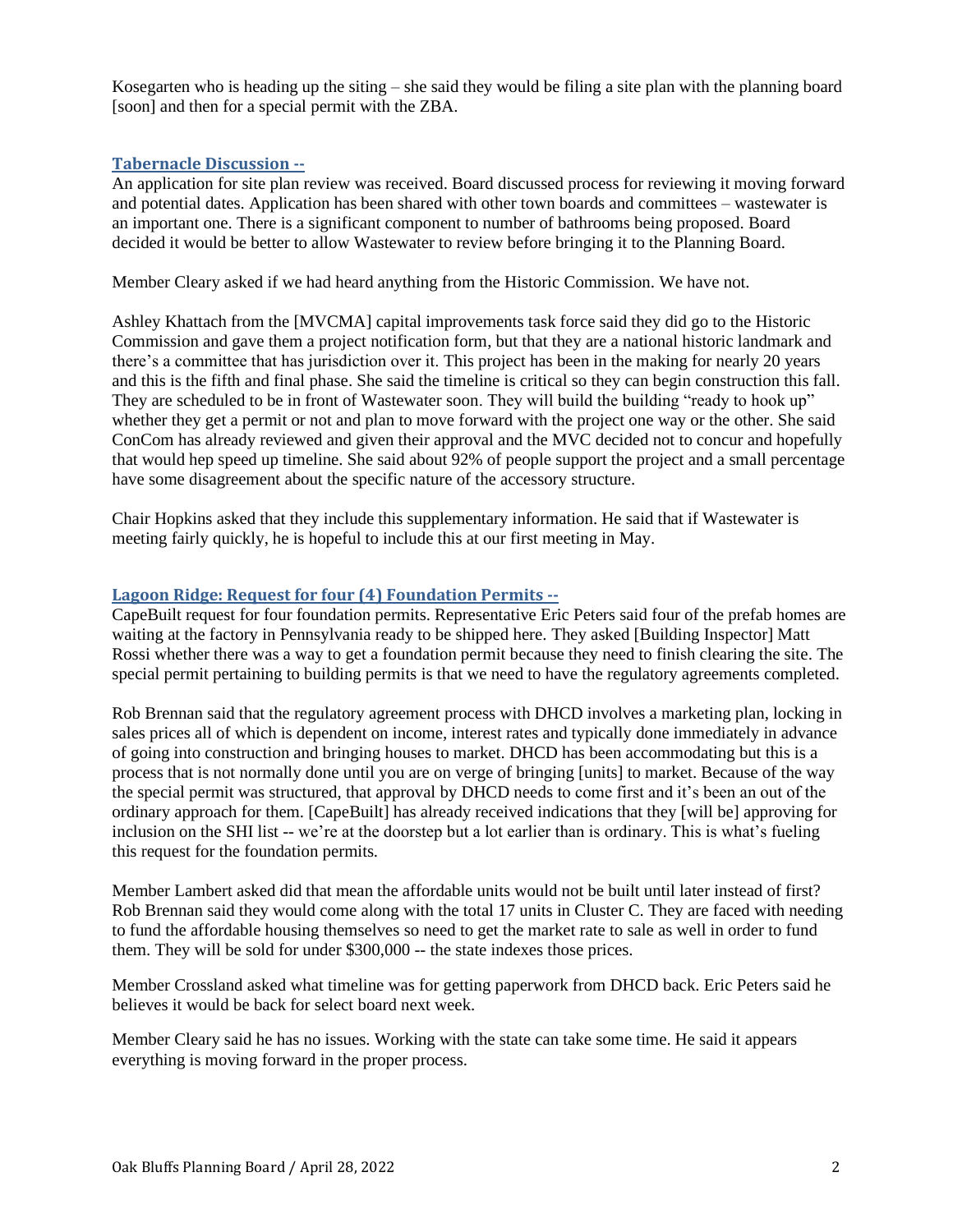Discussion about how and when affordable units would be marketed. Allowing these foundation permits will let them be able to move forward and market them. They will be added to the DHCD Shi list when they are built. Discussed how the "duplexes" will look like a single family but with a mirrored 2-bedroom home.

Chair Hopkins said he had spoken at length with town counsel and feels comfortable moving forward. He did not believe the board needed to take a vote.

Public comment was given by Alan Robillard and asked about the 55 and over which are no longer part of the plan and what that does to the "bonus lots"? Chair Hopkins said it has been determined that it will be in violation with federal housing standards so it is not one we will impose. They cannot impose 55 plus requirements. The bonus lots were granted based on three pillars, not just one, and after exhaustive conversation with town counsel we do not believe it's in the best interest of the town or the applicant to challenge the number of units based on this realization of the federal fair housing guidelines.

Chris Alley asked if the 55 and over units were eliminated, would it rise to the level of the Commission needing to approve? Eric Peters said they are in communication with them but does not think so.

Chair Hopkins said he'd reconvene with town counsel along with the comments made tonight and then proceed with the four foundation permits.

## **Board Updates**

Bill Cleary said the Green Community application is in its final stages. The Climate Action Plan is moving forward, they've met with all the major players in each town with public outreach. There will be a weeklong series of events for Climate Action Week May 8-14.

Mark Crossland said he'd give an update at the next meeting and print out documents.

JoJo Lambert congratulated Member Crossland for winning election and keeping his planning board seat.

Erik Albert showed the improvements done via Streetscape.

The meeting recessed at 6:05 and continued at 6:30 p.m.

*A quorum of Ewell Hopkins, Erik Albert Bill Cleary, and JoJo Lambert was present. Member Mark Crossland recused from this project.*

# **6:30PM - PUBLIC HEARING: Martha's Vineyard Regional High School Track and Synthetic Turf Field Special Permit Application – continued from April 21, 2022**

*In accordance with the provisions of M.G.L Chapter 40A, Sections 9 and 11, and Oak Bluffs Zoning Bylaw 10.3, the Planning Board held a remote public hearing on Thursday, February 10, 2022 at 5:00 pm and continued to February 24, 2022; continued to March 24; continued to March 31; continued to April 21; and now continued to April 28, on the application of Superintendent Matthew D'Andrea on behalf of Martha's Vineyard Regional High School, 100 Edgartown-Vineyard Haven Road, Map 55 Parcels 2 and 4. Applicant seeks a special permit under Oak Bluffs Zoning Bylaw Section 8.2 –Water Resource Protection Overlay District (WRPOD) for the installation of a 400m Track and Synthetic Turf Field. The application, plans and all currently available relevant documents are online. Additional studies and reports will be added to the file when they come available. See: [https://www.oakbluffsma.gov/412/High-School-Track](https://www.oakbluffsma.gov/412/High-School-Track-and-Field)[and-Field](https://www.oakbluffsma.gov/412/High-School-Track-and-Field) Please forward comments to Planning Board Administrator, PO Box 1327, Oak Bluffs, MA 02557 or via email: [planningboard@oakbluffsma.gov](mailto:planningboard@oakbluffsma.gov)*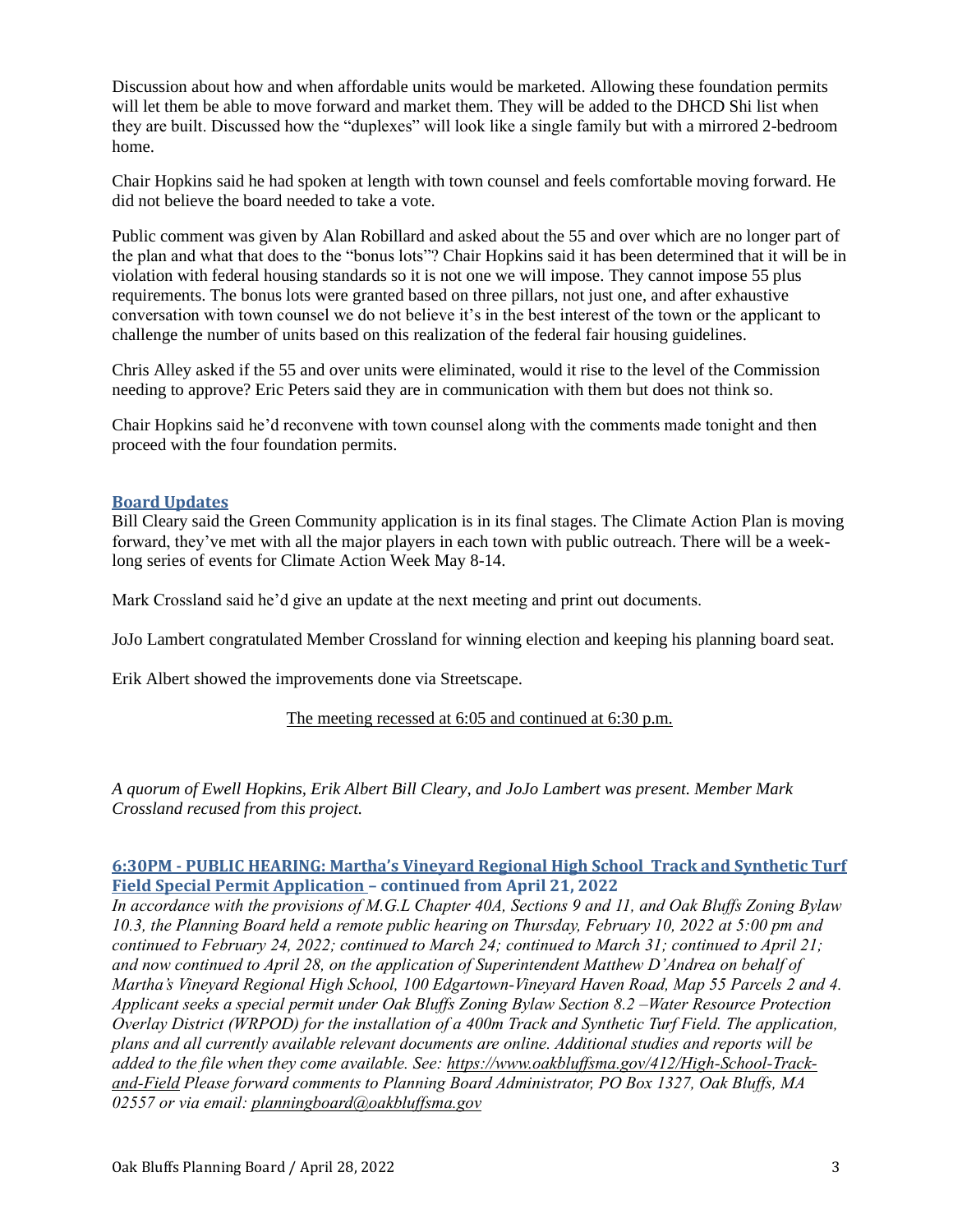Chair Hopkins said the verbal public testimony has concluded. The applicant was given the opportunity to rebut anything said in the public testimony (verbal or written).

Assistant Superintendent Richie Smith thanked the planning board for the time and efforts spent on behalf of [Island] students and apologized for some regrettable behavior over this long period of review. Back on March 24, he introduced Chris Huntress, Joe Sullivan, Kimberly Kirk, and Kris O'Brien on behalf of the project. The following individuals gave rebuttal and closing statements:

| <b>Steven LaRosa, Weston &amp;</b> | Ma             |
|------------------------------------|----------------|
| Sampson (hydrologist,              | San            |
| chemist and PFAS expert)           | env            |
|                                    | $\lambda = -1$ |

**Marie Rudiman**, Weston &  $n$  noson (health  $&$  human ironmental risk assessor. toxicologist)

**Chris Huntress,** Huntress Associates

Richie Smith requested that at the conclusion of their rebuttal of this public hearing can be closed this evening. Chair Hopkins said the public portion of the hearing has been closed.

Chris Huntress read from the project advice given by town counsel on September 9, 2021, including:

3. Special Permit Criteria. Special Permits shall be granted only where the Planning Board determines, in conjunction with the other town agencies as specified herein, that

a. groundwater quality resulting from on-site waste disposal and other on-site operations will not fall below federal or state standards, if existing groundwater quality is already below those standards on-site disposal will result in no further deterioration.

b. the intent of this by-law, as well as the criteria, has been satisfied, after consideration of the simplicity, reliability, and the feasibility of the control measures proposed and the degree of the threat to water quality which would result if the control measures failed.

c. The Planning Board shall explain any departures from the recommendations of the other town agencies in its decision.

He also read from the opinion that the *"planning board shall explain a departure from the recommendation of other town agencies in their decision."* He noted that copies of the application were delivered to Police, Fire, Conservation, Building, Board of Health, Wastewater, Water and the Highway department and his review of the public record on town website there are no recommendations from any that would prohibit the planning board from approving this special permit application as submitted.

Richie Smith asked for clarification on his earlier question – once the Planning Board has had the opportunity to ask questions, will this complete the public record if there is not deliberation and a decision made tonight. Chair Hopkins said the public portion of this review is closed at the conclusion of [applicant] rebuttal. We will take no more public testimony, but we will not close the written record.

The hearing was continued to **Wednesday, May 4, 2022 at 5:00pm** for board deliberation and vote.

## **Adjourn**

Member Albert made a motion to adjourn. Member Cleary seconded. All were in favor.

Meeting was adjourned at 7:10 p.m.

\*\*\* *Minutes approved May 26, 2022*

Documents on File: *Agenda; Board packet; zoom video*